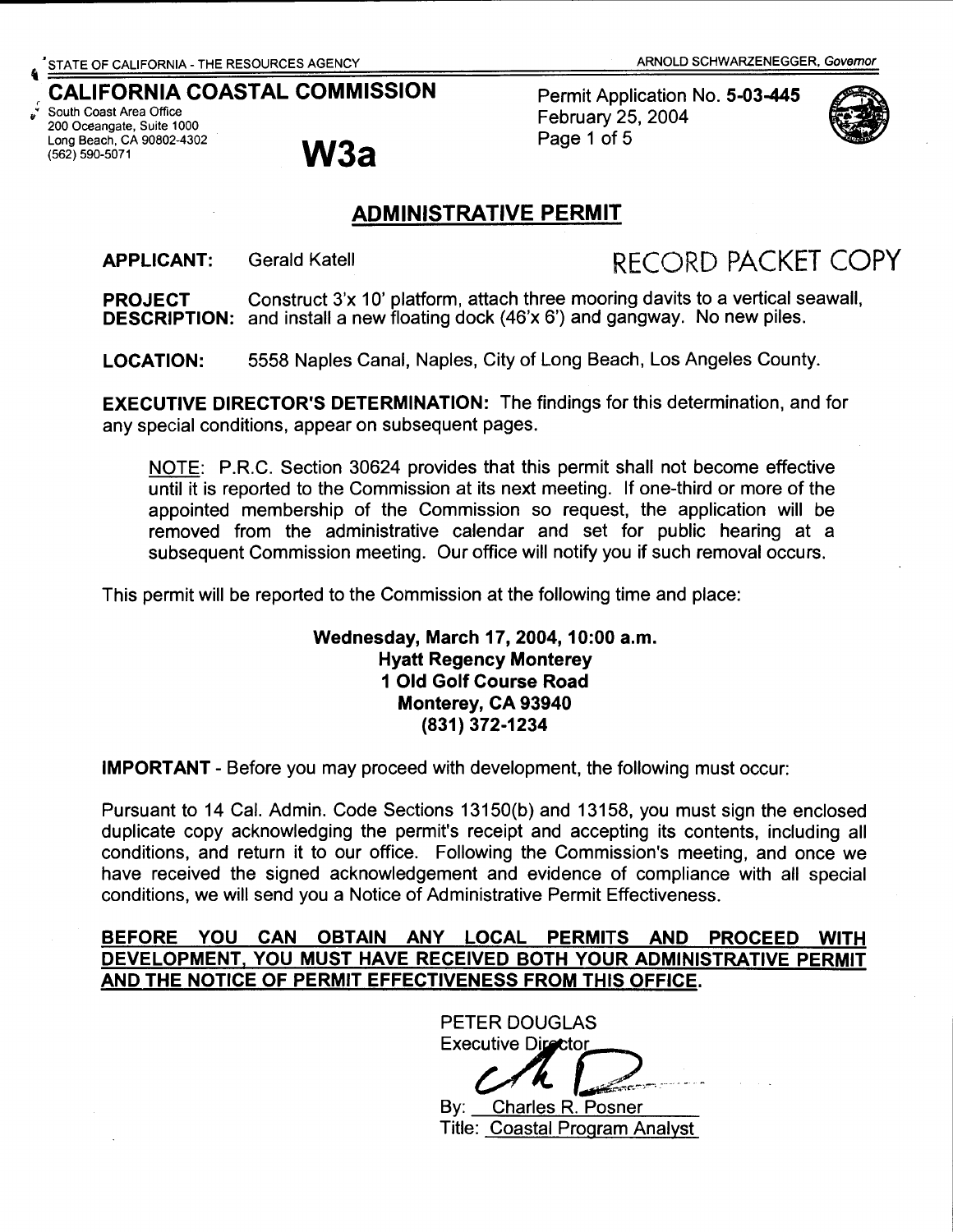#### 5-03-445 Page 2 of 5

,, w

#### **STANDARD CONDITIONS:**

- 1. Notice of Receipt and Acknowledgment. The permit is not valid and development shall not commence until a copy of the permit, signed by the permittee or authorized agent, acknowledging receipt of the permit and acceptance of the terms and conditions, is returned to the Commission office.
- 2. Expiration. If development has not commenced, the permit will expire two years from the date this permit is reported to the Commission. Development shall be pursued in a diligent manner and completed in a reasonable period of time. Application for extension of the permit must be made prior to the expiration date.
- 3. Interpretation. Any questions of intent or interpretation of any term or condition will be resolved by the Executive Director or the Commission.
- 4. Assignment. The permit may be assigned to any qualified person, provided assignee files with the Commission an affidavit accepting all terms and conditions of the permit.
- 5. Terms and Conditions Run with the Land. These terms and conditions shall be perpetual, and it is the intention of the Commission and the permittee to bind all future owners and possessors of the subject property to the terms and conditions.

#### **SPECIAL CONDITIONS:** See Page Four.

#### **EXECUTIVE DIRECTOR'S DETERMINATION (continued):**

The Executive Director hereby determines that the proposed development is a category of development which, pursuant to PRC Section 30624, qualifies for approval by the Executive Director through the issuance of an Administrative Permit. Subject to Standard and Special Conditions as attached, said development is in conformity with the provisions of Chapter 3 of the Coastal Act of 1976 and will not have any significant impacts on the environment within the meaning of the California Environmental Quality Act. If located between the nearest public road and the sea, this development is in conformity with the public access and public recreation policies of Chapter 3.

#### **FINDINGS FOR EXECUTIVE DIRECTOR'S DETERMINATION:**

#### **A. Project Description**

The proposed project involves the installation of a private residential boat dock on Treasure Island in Naples, southeast Long Beach (Exhibit #2). The proposed L-shaped dock is 46 feet long and six feet wide, with a 6'x 6' lobe (Exhibit #3). No piles are necessary, as the dock would be attached to existing davits that hang from the vertical seawall. A new 3'x 10' platform landing would be constructed, and a new 3'x 20' gangway would be installed to provide access to the private dock.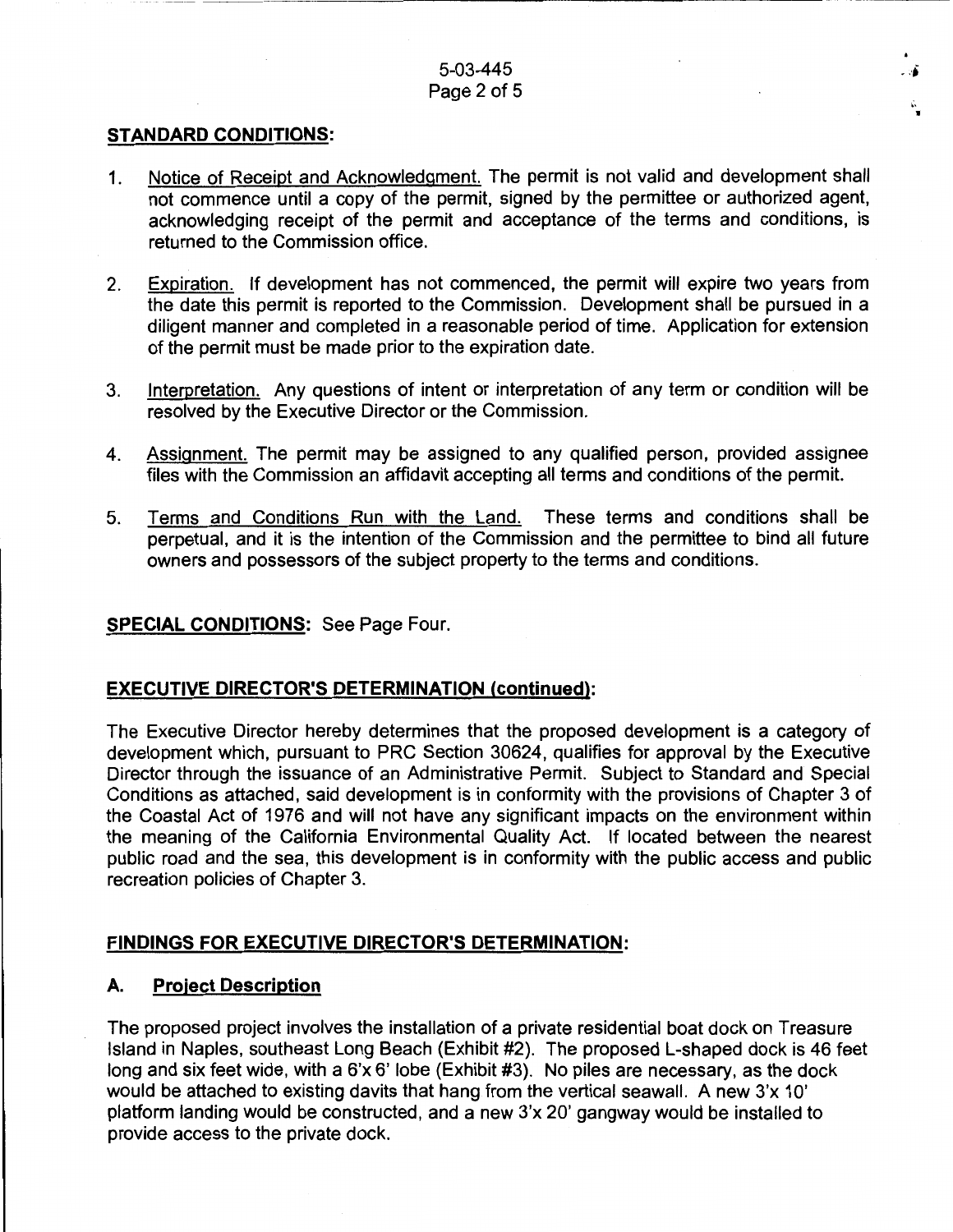The proposed project is in Naples Canal, situated between the canal's vertical seawall and the City Pierhead Line (Exhibit #3). The proposed dock is associated with the adjacent single family home and is for boating recreation purposes. The proposed project will not interfere with public access, as no public access currently exists immediately inland of the seawall in this location.

On behalf of the applicant, Rick Anderson surveyed the project site on December 1, 2003 to determine if any eelgrass (Zostera marina) or noxious algae (Caulerpa taxifolia) exists. The survey determined that no eelgrass or noxious algae were present. The National Marine Fisheries Service has found that eelgrass is not usually found within dock areas situated directly adjacent to the Naples Island seawalls with no inter-tidal beach zones (like this site). The proposed project has received an "Approval in Concept" stamp from the City of Long Beach Planning Department and the City of Long Beach Marine Bureau. The applicant is in the process of applying for permits from the U.S. Army Corps of Engineers (File No. 200400136-KW) and the California Regional Water Quality Control Board.

#### **B. Recreational Marine Resources**

The proposed recreational boat dock development and its associated structures do not result in the fill of coastal waters and are an allowable and encouraged marine related use. The proposed dock work will not have any significant adverse effect on sensitive marine resources, such as eelgrass. Therefore, the Commission finds that the proposed development, which is to be used solely for recreational boating purposes, conforms with Section 30224 of the Coastal Act.

# **C. Water Quality**

The proposed dock work will be occurring on or within coastal waters. The storage or placement of construction material, debris, or waste in a location where it could be discharged into coastal waters would result in an adverse effect on the marine environment. To reduce the potential for construction related impacts on water quality, the Commission imposes special conditions requiring, but not limited to, the appropriate storage and handling of construction equipment and materials to minimize the potential of pollutants to enter coastal waters and for the use of on-going best management practices following construction. As conditioned, the Commission finds that the development conforms with Sections 30230 and 32031 of the Coastal Act.

# **D. Public Access**

As conditioned, the proposed development will not have any new adverse impact on public access to the coast or to nearby recreational facilities. Thus, as conditioned, the proposed development conforms with Sections 30210 through 30214, Sections 30220 through 30224, and 30252 of the Coastal Act.

# **E. Local Coastal Program**

A coastal development permit is required from the Commission for the proposed development because it is located within the Commission's area of original jurisdiction. The Commission's standard of review for the proposed development is the Chapter 3 policies of the Coastal Act.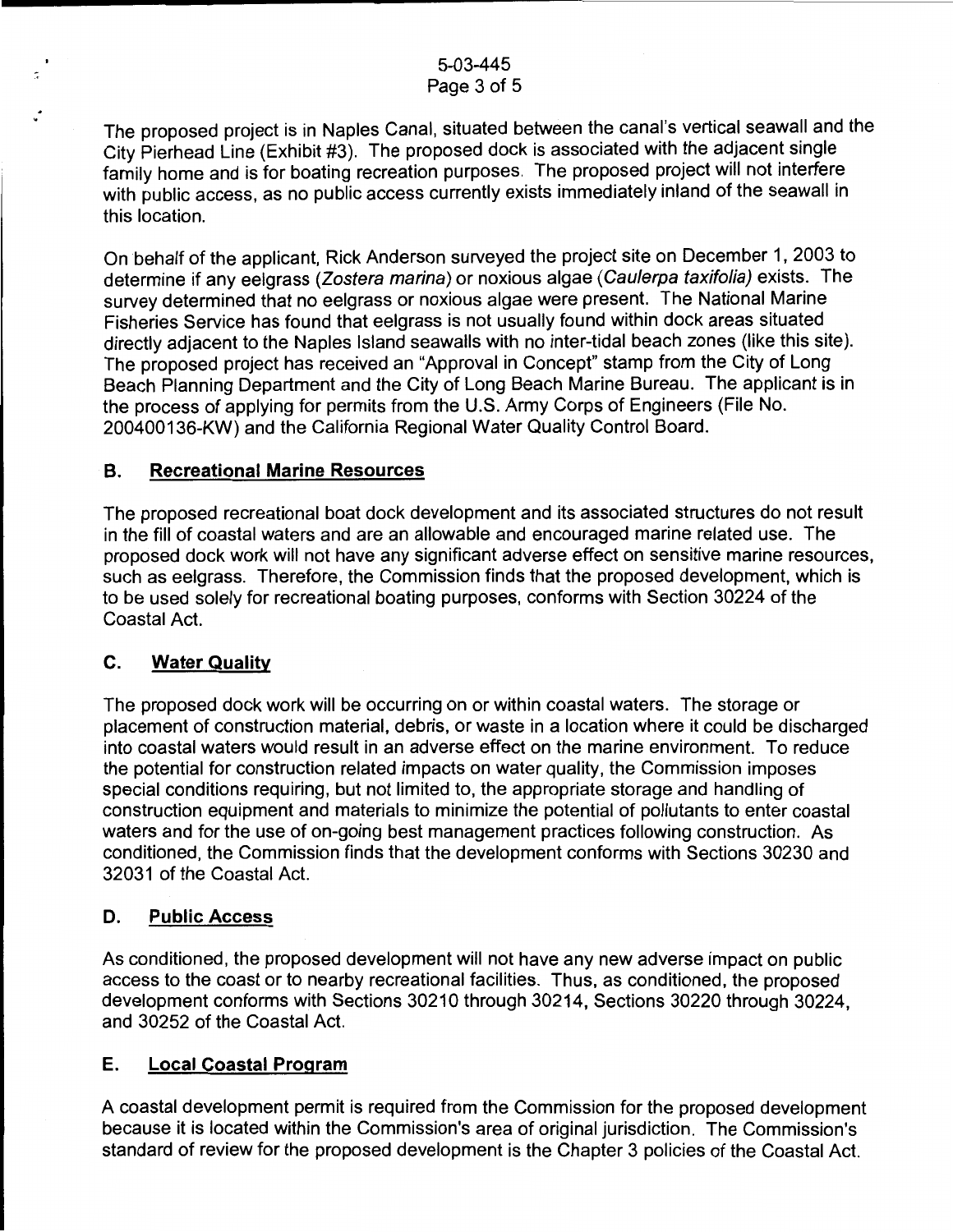. •

 $\vec{\zeta}$ 

The City of Long Beach certified LCP is advisory in nature and may provide guidance. The Commission certified the City of Long Beach LCP on July 22, 1980. As conditioned, the proposed development is consistent with Chapter 3 of the Coastal Act and with the certified LCP for the area.

#### **F. California Environmental Quality Act (CEQA)**

As conditioned, there are no feasible alternatives or feasible mitigation measures available which would substantially lessen any significant adverse effect which the activity may have on the environment. Therefore, the Commission finds that the proposed project, as conditioned to mitigate the identified impacts, is the least environmentally damaging feasible alternative and can be found consistent with the requirements of the Coastal Act to conform to CEQA.

#### **SPECIAL CONDITIONS:**

#### **1. Permit Compliance**

The permitted use of the approved development is for boating related uses only. All development must occur in strict compliance with the proposal as set forth in the application for permit, subject to any special conditions. Any deviation from the approved plans, no matter how minor, must be submitted for review by the Executive Director to determine whether an amendment to this coastal development permit is required.

# **2. Construction Responsibilities and Debris Removal**

- a) No construction materials, equipment, debris, or waste will be placed or stored where it may be subject to wave, wind, or rain erosion and dispersion.
- b) Any and all construction material shall be removed from the site within ten days of completion of construction and disposed of at an appropriate location.
- c) Machinery or construction materials not essential for project improvements are prohibited at all times in the subtidal or intertidal zones.
- d) If turbid conditions are generated during construction, a silt curtain will be utilized to control turbidity.
- e) Floating booms will be used to contain debris discharged into coastal waters and any debris discharged will be removed as soon as possible but no later than the end of each day.
- f) Divers will recover non-buoyant debris discharged into coastal waters as soon as possible after loss.

# **3. Best Management Practices (BMP) Program**

By acceptance of this permit, the applicants agree that the long-term water-borne berthing of boat(s) in the approved dock and/or boat slip will be managed in a manner that protects water quality pursuant to the implementation of the following BMPs.

a) Boat Cleaning and Maintenance Measures: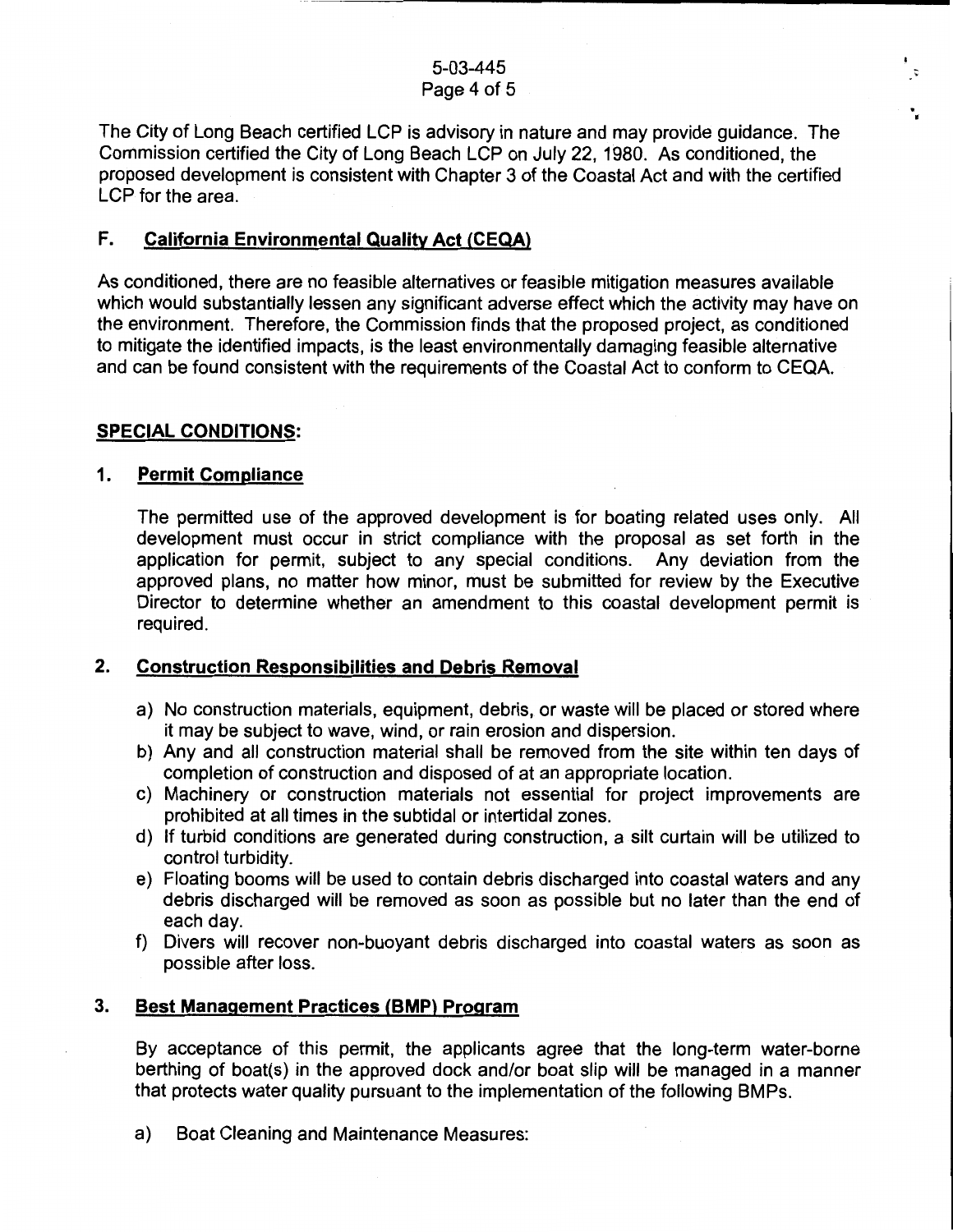#### 5-03-445 Page 5 of 5

- 1. In-water top-side and bottom-side boat cleaning shall minimize the discharge of soaps, paints and debris.
- 2. In-the-water hull scraping or any process that occurs under water that results in the removal of paint from boat hulls is prohibited. Only detergents and cleaning components that are designated by the manufacturer as phosphate-free and biodegradable shall be used, and only minimal amounts shall be used.
- 3. The applicant shall minimize the use of detergents and boat cleaning and maintenance products containing ammonia, sodium hypochlorite, chlorinated solvents, petroleum distillates or lye.
- b) Solid and Liquid Waste Management Measures:

All trash, recyclables, and hazardous wastes or potential water contaminants, including old gasoline or gasoline with water, absorbent materials, oily rags, lead acid batteries, anti-freeze, waste diesel, kerosene and mineral spirits shall be disposed of in a proper manner and shall not at any time be disposed of in the water or gutter.

c) Petroleum Control Management Measures:

Oil absorbent materials should be examined at least once a year and replaced as necessary. The applicant shall recycle the materials, if possible, or dispose of them in accordance with hazardous waste disposal regulations. The boaters are encouraged to regularly inspect and maintain engines, seals, gaskets, lines and hoses in order to prevent oil and fuel spills. Boaters are also encouraged to use preventive engine maintenance, oil absorbents, bilge pump-out services, or steam cleaning services as much as possible to clean oily bilge areas. Clean and maintain bilges. Do not use detergents while cleaning. The use of soaps that can be discharged by bilge pumps is discouraged.

# **ACKNOWLEDGMENT OF PERMIT RECEIPT/ACCEPTANCE OF CONTENTS:**

1/We acknowledge that 1/we have received a copy of this permit and have accepted its contents including all conditions.

Applicant's Signature Date of Signing

End/cp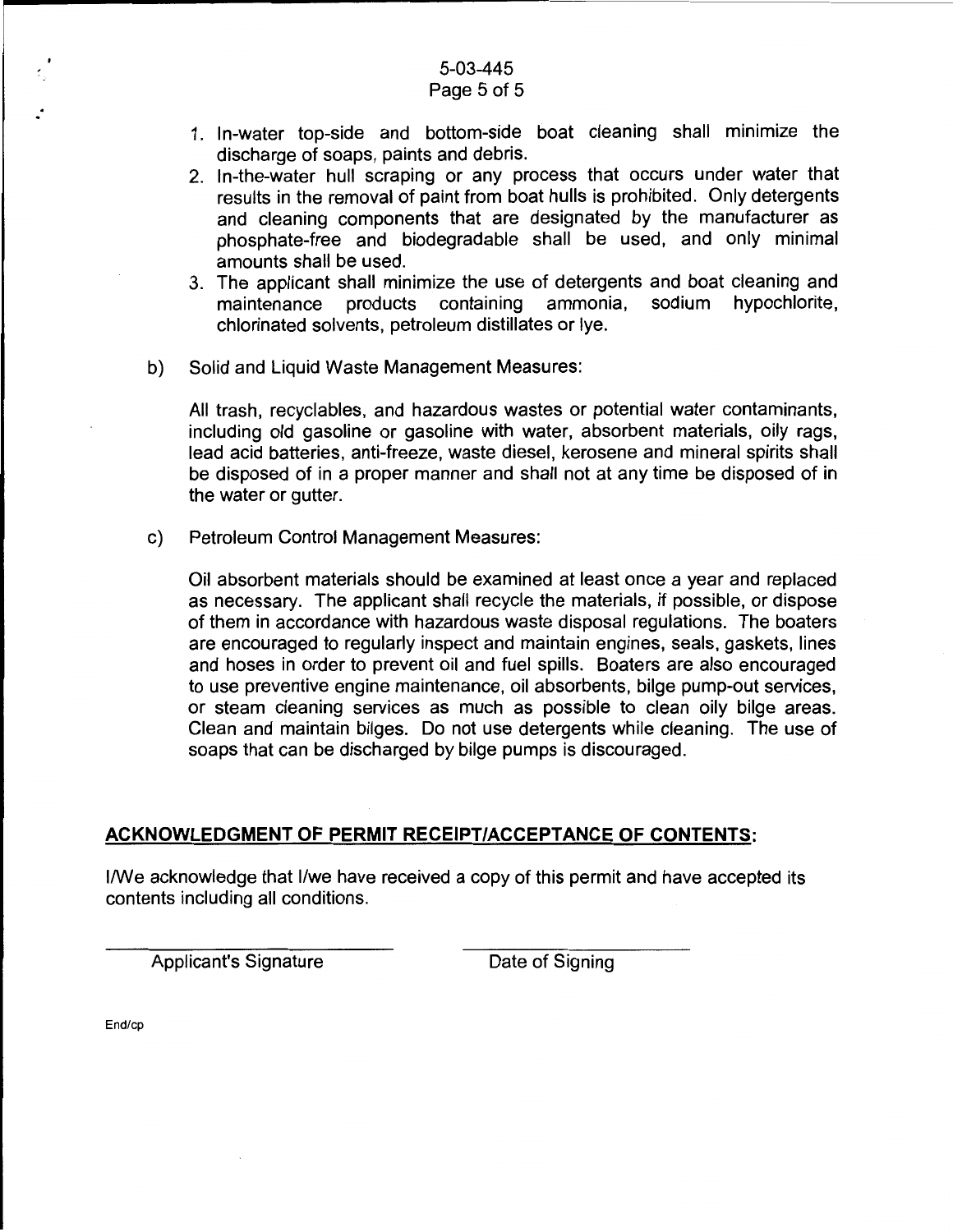# **City of Long Beach**

ĩ.  $\mathcal{Z}$ 

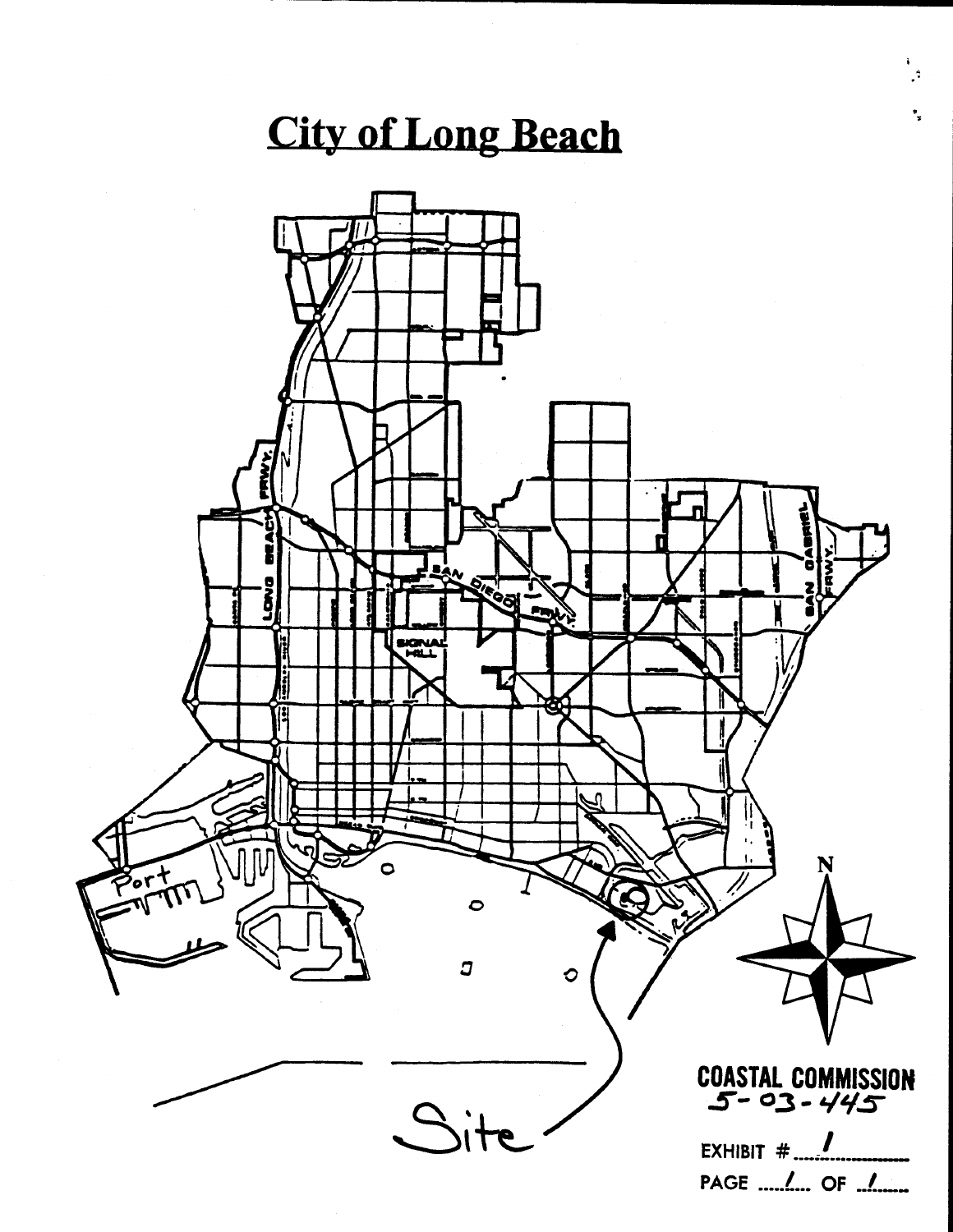